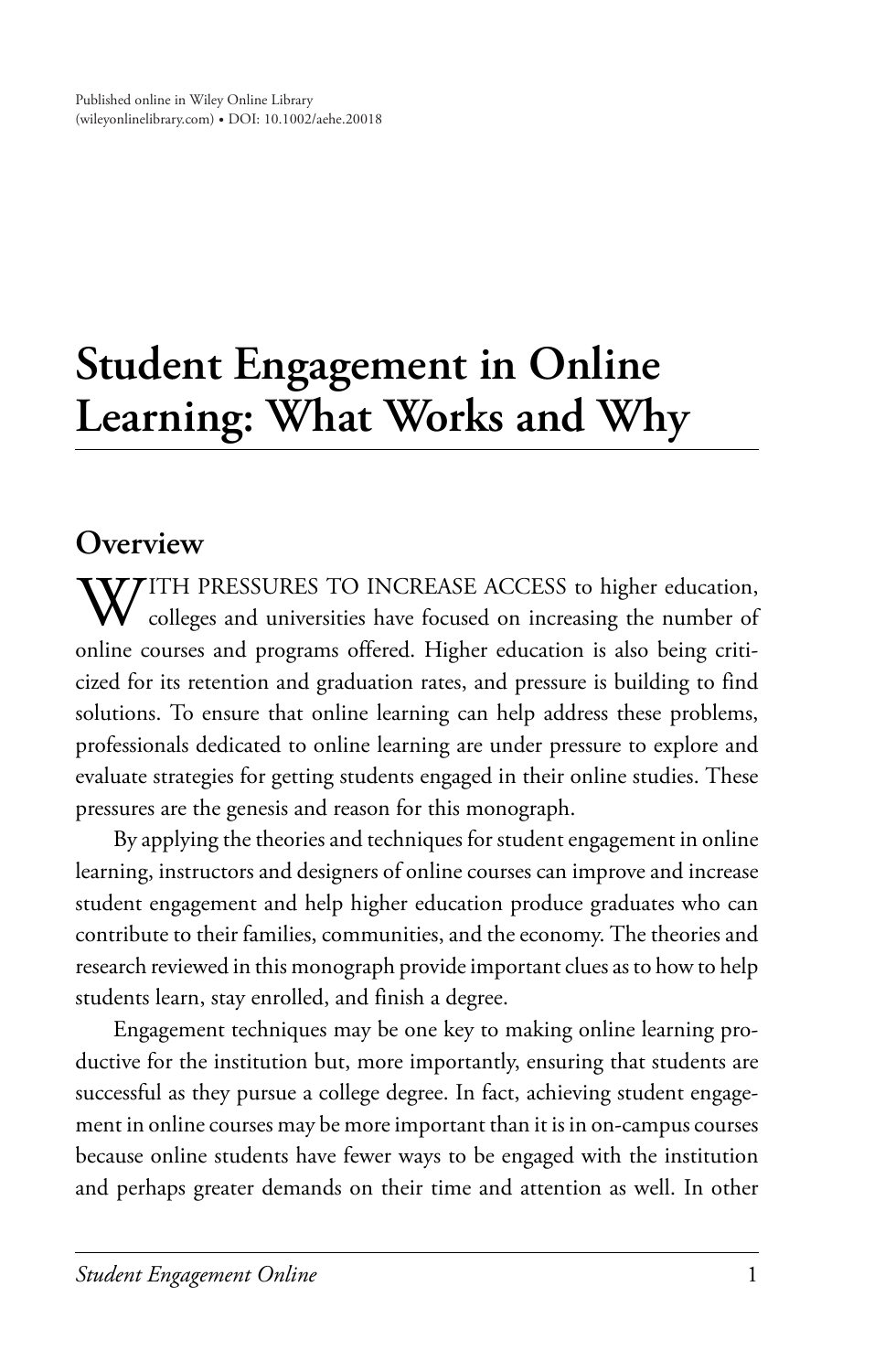words, engagement may be the critical key to making online learning an essential component of higher education and indispensable part of an institution's future.

By way of introduction to the monograph, this chapter presents more information on the various challenges to higher education at the current time and then provides a few essential definitions that inform the monograph. Then for those unfamiliar with the field of student engagement, the chapter presents a brief overview of the history of student engagement, as it has been developed to pertain to traditional instructional modes, with attention to the National Survey of Student Engagement (NSSE). The chapter discusses the major reasons for the interest in online learning and the subsequent importance of student engagement for online students. Finally, the chapter concludes with the relevance of the monograph to various professionals concerned with higher education and provides an overview of content in each subsequent chapter.

# **The Challenges**

As higher education is increasingly urged to improve its ability to enroll more students, ensure student learning, and improve graduation rates, and to do all this more efficiently, higher education institutions are looking for solutions. Online learning has been adopted by many institutions as a way to expand access to instructional programs and address the increase in many states of recent high school graduates as well as adults seeking further education or training, and to do so with an eye to controlling costs or avoiding construction of new buildings. The cost issue, made worse during the most recent economic crisis, has meant declining state resources for public higher education, uncertain student enrollments as many students must delay college or enroll part time, and greater public attention to increasing tuition rates and student debt levels. Many institutions have adopted online learning as a way to address these problems. In Allen and Seaman's (2012) survey of higher education institutions, 86.5% of the 2,082 responding institutions offer online courses and 62.5% offer complete online degree programs.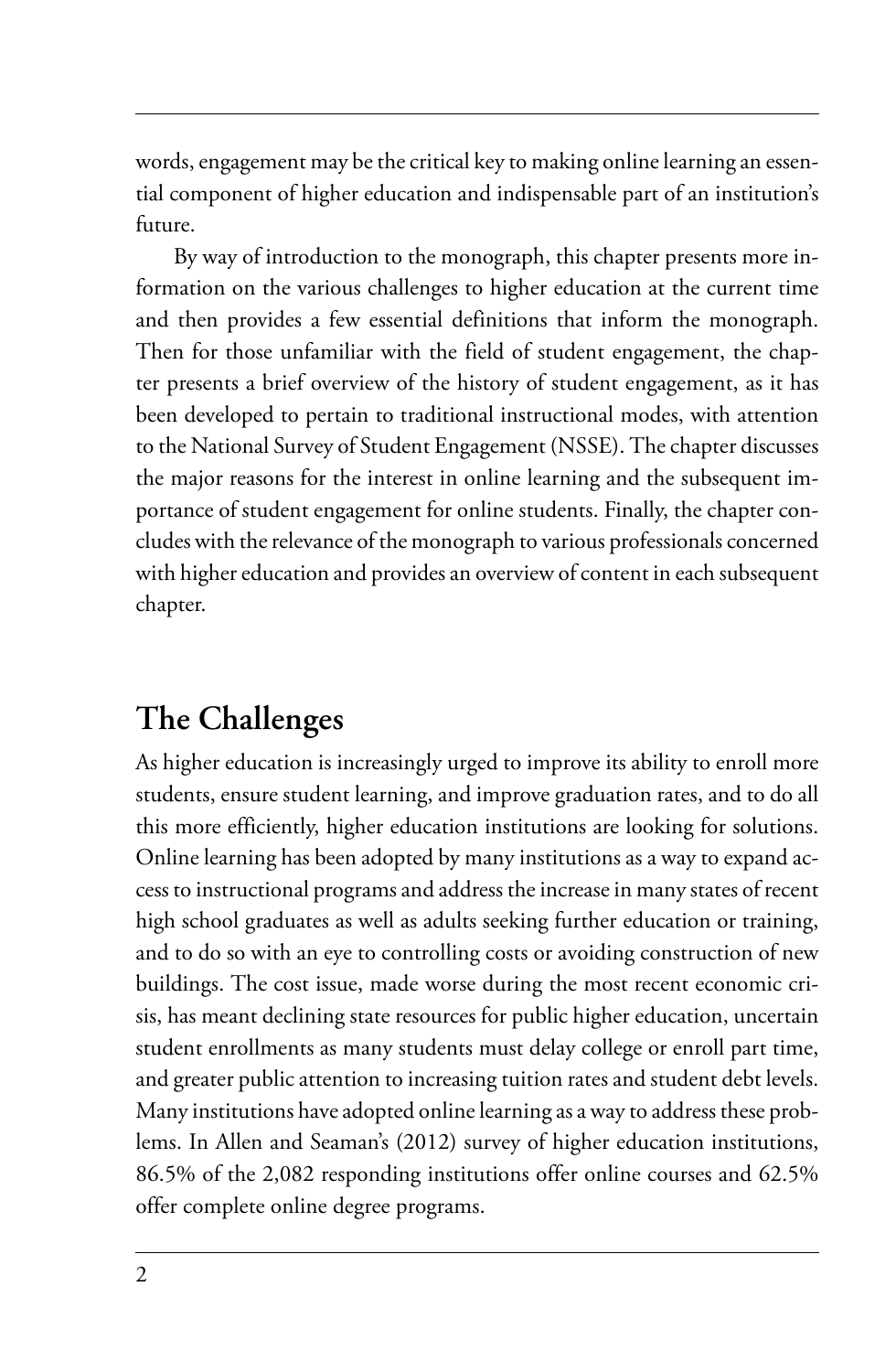Funding is an obviously critical issue that affects institutions and has led to a greater focus on online learning. Higher education institutions were deeply affected by budget cuts resulting from worsening economies in many states. Based on changes in state funding of public higher education from FY09 to FY10, 28 states appropriated monies that were 0.1 to 10.0% less, 10 more states appropriated monies that were 10.1 to 22.0% less, and 12 states appropriated the same or larger monies (Chronicle of Higher Education, 2011). These figures have improved by fiscal year 2012–2013, where 30 states increased their appropriations to higher education (Kelderman, 2013). Although these facts may imply an improvement in states' budgets and funding for higher education, the growing demands on states for K–12 improvement, healthcare reform, and other pressing concerns argue against such an interpretation. This more dim view of the future of higher education funding is supported by Moody's Investor Service (Kiley, 2013), which noted that all of the revenue streams that traditionally support higher education were undergoing pressure from economic, technological, and public opinion shifts. And these changes appear to be out of institutions' hands, forcing leaders to be more strategic and innovative in their efforts to improve institutional productivity, develop new markets and services, prioritize use of resources, and demonstrate value to those who fund higher education.

With more students and fewer resources, the productivity of higher education institutions has become of greater interest to state governments, national foundations, and other assorted groups. In a study of the effectiveness of states' performance-based funding programs, Tandberg and Hillman (2013) reviewed data on 25 states that have some version of performance-based funding for higher education institutions. These funding structures vary by the amount of the institution's budget subject to performance measures, the type of measures used, type of institution included, and the length of time the measures have been in operation. Despite findings that performance-based funding either affected outcomes after a long period of time (seven years) or had no effect at all (Tandberg & Hillman, 2013), several other states are exploring similar approaches to make funding of public higher education dependent on achieving state goals or productivity improvements. (One of these state goals has been increased access, which has fueled the interest in online learning.)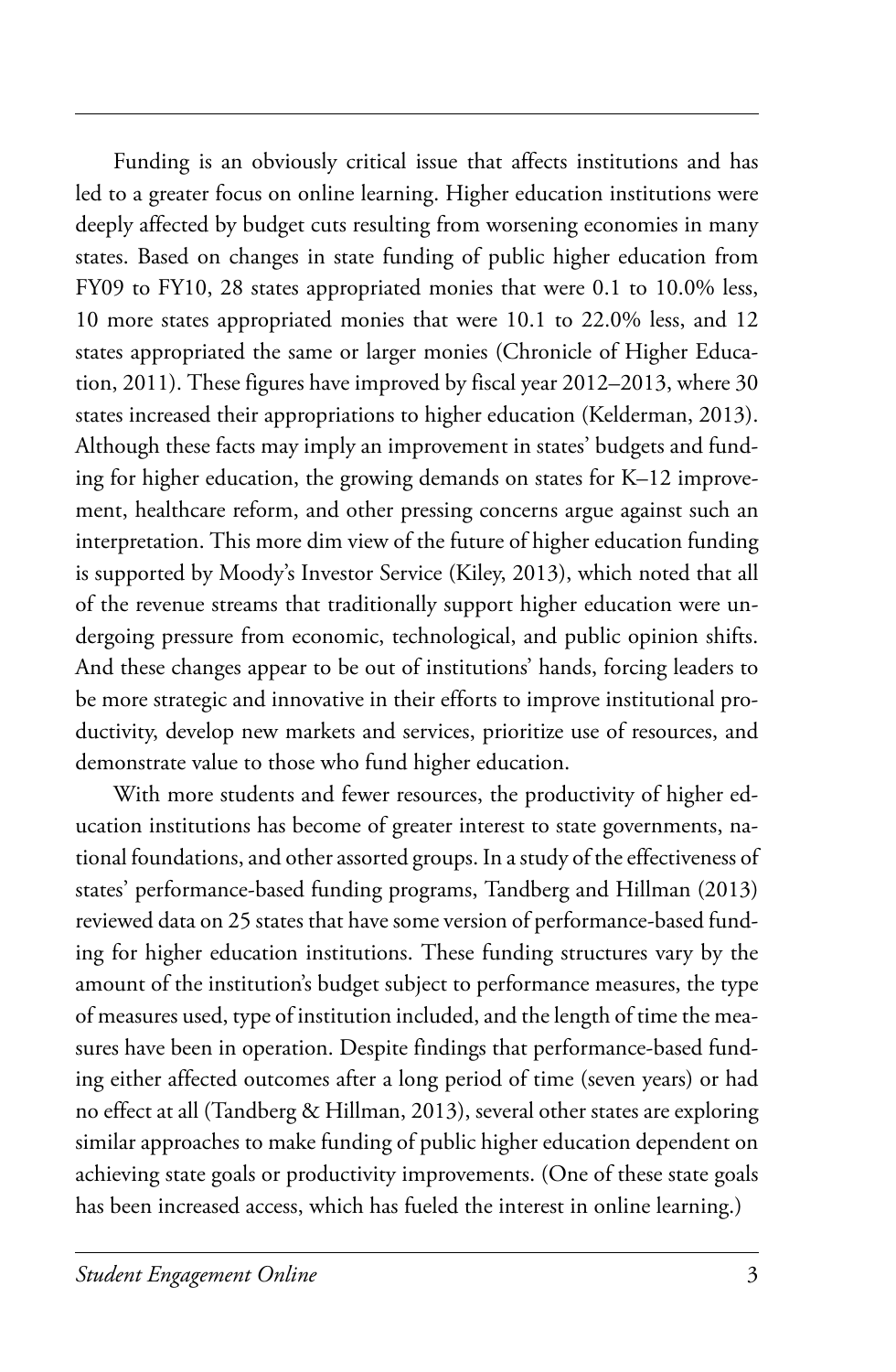Several state performance-based funding systems stress the importance of addressing higher education institutions' less-than-sterling retention and graduation rates. The first-year retention rate (from fall 2008 to fall 2009) was 71.9% for full-time students (42.5% for part-time students) at all institutions (National Center for Education Statistics [NCES], 2011a). For twoyear colleges, the first-year retention rate was 60.9% versus 77.8% at four-year institutions. The graduation rates for cohorts beginning in 2001 were 36.4% (for those completing within the traditional four-year timeframe) for all fouryear institutions versus 17.9% for all two-year institutions (NCES, 2010). For those from the business sector, these rates represent inefficiencies or waste on the part of the institution as well as for students. These rates are different at various colleges because they may serve populations that arrive underprepared for college work or have other unique challenges. This means that the criticism leveled at colleges for poor retention and graduation rates is not solely the fault of the college, and yet it is reasonable to ask colleges to find ways to improve these rates by investigating better methods of educating students and ensuring they graduate. Colleges, staffed largely with able and dedicated persons, certainly have the capability to improve themselves.

The issue of retention is of particular interest in online education as well. However, data on retention of online programs are neither clear nor consistent. Jenkins (2011), citing "countless studies," claimed success rates in online courses "of only 50 percent—as opposed to 70-to-75 percent for comparable face-to-face classes" (Jenkins, 2011, para. 3). Unfortunately, such claims as this one are common in the popular literature and show neither online learning nor face-to-face courses in a particularly good light. A recent email exchange on a listserv about online retention rates elicited more detailed responses from representatives of several institutions (Meyer, 2012a). The California Community Colleges and Broward College had online retention rates that were 7% below face-to-face retention rates, and Montgomery College had a retention rate for online and blended courses that was 4% lower than for face-to-face courses. Both Athabasca University and the North Dakota University System found that 85% of undergraduate students finished their online courses. In a recent study of managers of online education (WICHE Cooperative for Educational Telecommunications [WCET], 2013), online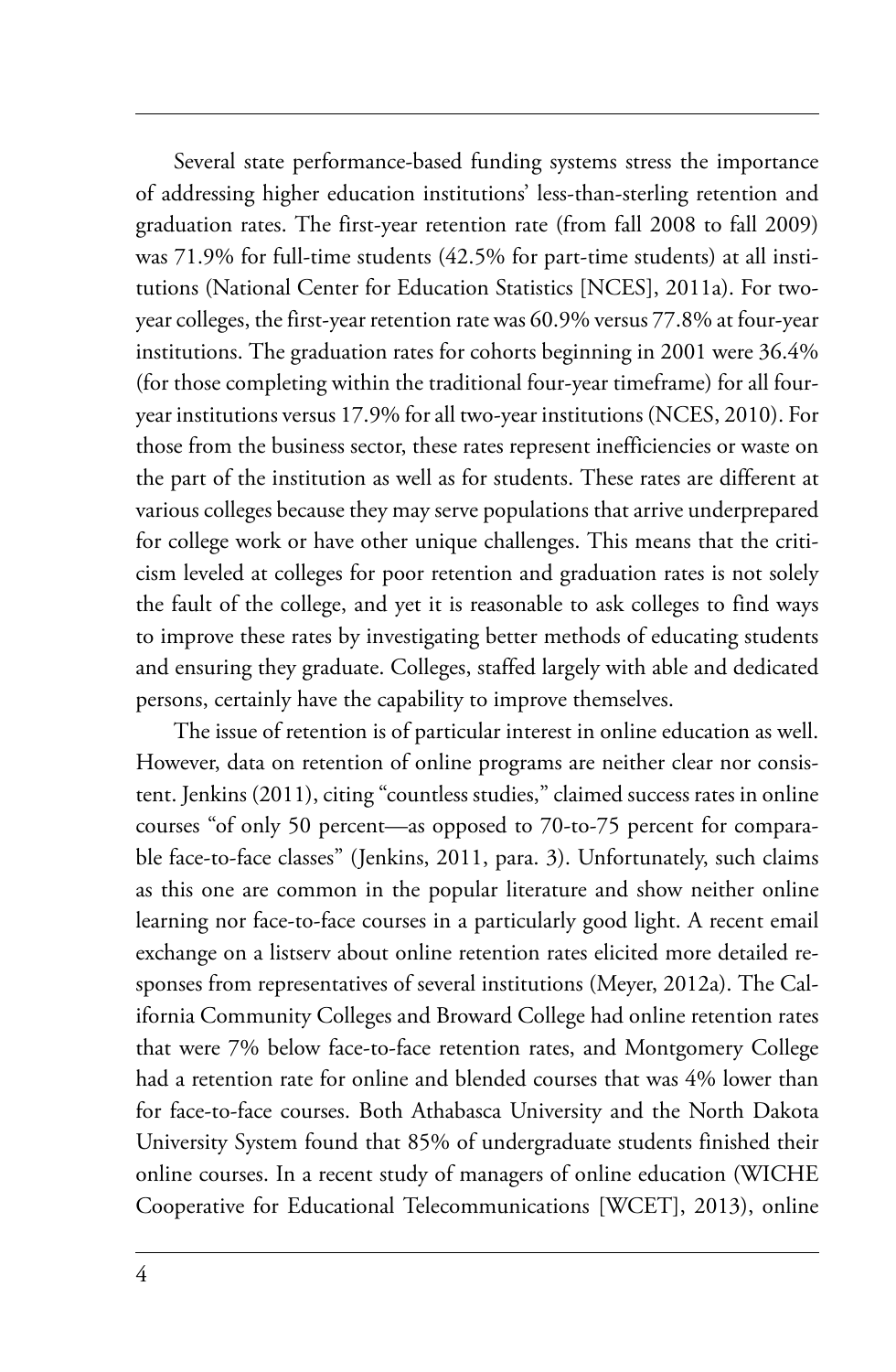course completion rates were 3% lower than on-campus course completion rates (78% versus 81%). On the other hand, the University of Memphis has experienced the opposite phenomenon: Online courses have pass rates above, and failure and withdrawal rates below, students in on-campus courses. These figures present a situation where retention data for online courses are not as bad as some may think and may improve in the future as experience with designing and delivering online courses is gained.

However, retention rates in online courses can and should surely improve. But how is this to be accomplished? Fortunately, the research literature on campus-based education has thoroughly explored several retention theories—such as Tinto (1987, 1998), Bean and Metzner (1985), and Astin (1977, 1984, 1993a)—and documented evidence of how and when these theories help improve retention rates. These theories proposed, and found ample evidence for, the importance of getting students engaged in their collegiate surroundings—from participating in student organizations to engaging in conversations with faculty or becoming vitally interested in their studies which encourages students to stay enrolled and get their degrees.

# **Definitions**

However, before reviewing the early literature around engagement, two definitions are needed to clarify the topics in this monograph.

#### *Online Learning*

The history of student learning using the Internet has generated multiple terms for the phenomenon. Online learning has been referred to as a type of distance education and as web-based learning, e-learning, and online education. Its definition is further confused by referring to discrete portions of a traditional, face-to-face, or on-campus class conducted online; a hybrid or blended class that uses both face-to-face and online learning techniques; and an all-online course. Things are made more confusing when online learning is an online program, wherein a full degree program is offered through online courses. Unfortunately, writers often use the term they are most familiar with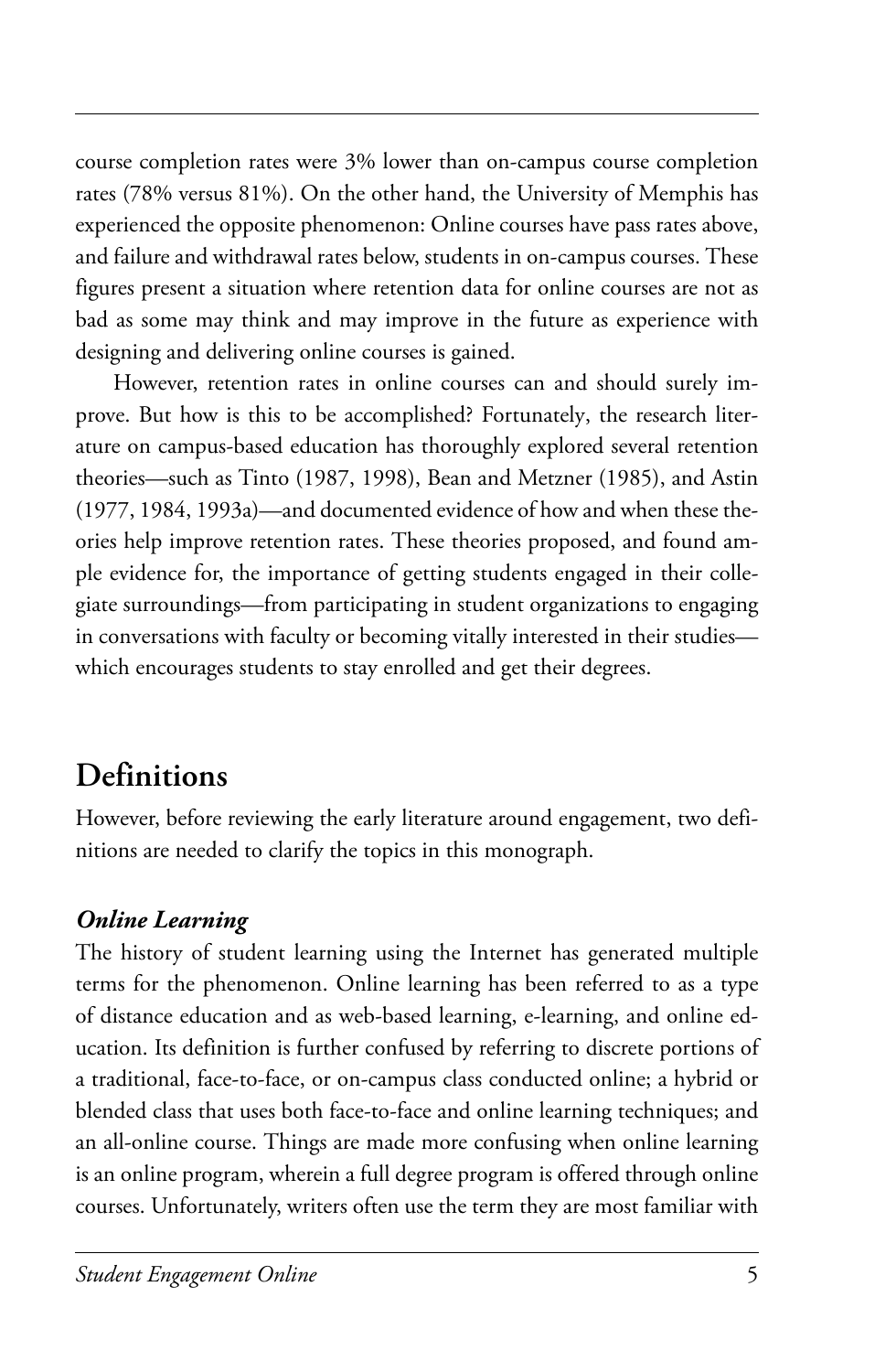or that their campus prefers, so terms used in specific studies may be different although they refer to similar instructional structures.

For this monograph, "online learning" refers most often to the fully online course that has been designed to be offered over the Internet and uses webbased materials and activities (grading, discussions) made possible by various course management systems or other software packages. However, when discussing specific studies or authors, the term used in the given article or report is used to be consistent with the original author. The monograph also includes research conducted on blended models if the findings are pertinent to student engagement in the online portions of the class.

#### *Engagement*

Kuh (2009) defines engagement in this way: "The engagement premise is straightforward and easily understood: the more students study a subject, the more they know about it, and the more students practice and get feedback from faculty and staff members on their writing and collaborative problem solving, the deeper they come to understand what they are learning" (p. 5). This definition emphasizes how engagement results when the student's involvement in learning (such as participating in a discussion or collaborating on solving problems) contributes to their learning and sustains their further involvement in course activities. The activities that have been found to be engaging in online learning are the focus of this monograph.

#### **The Basis for Student Engagement on Campus**

Early research on college student outcomes benefited from Astin's (1984, 1999) theory of involvement, which proposes that students learn more when they are involved in various academic and social aspects of the college experience. In other words, the more students engage in academic activities, participate in campus activities, and/or interact with faculty, the more they develop the skills and confidence to complete their education. This theory was based on Pace's (1980) "quality of effort" concept that captured the student's effort to use various college offerings (such as facilities and library resources) and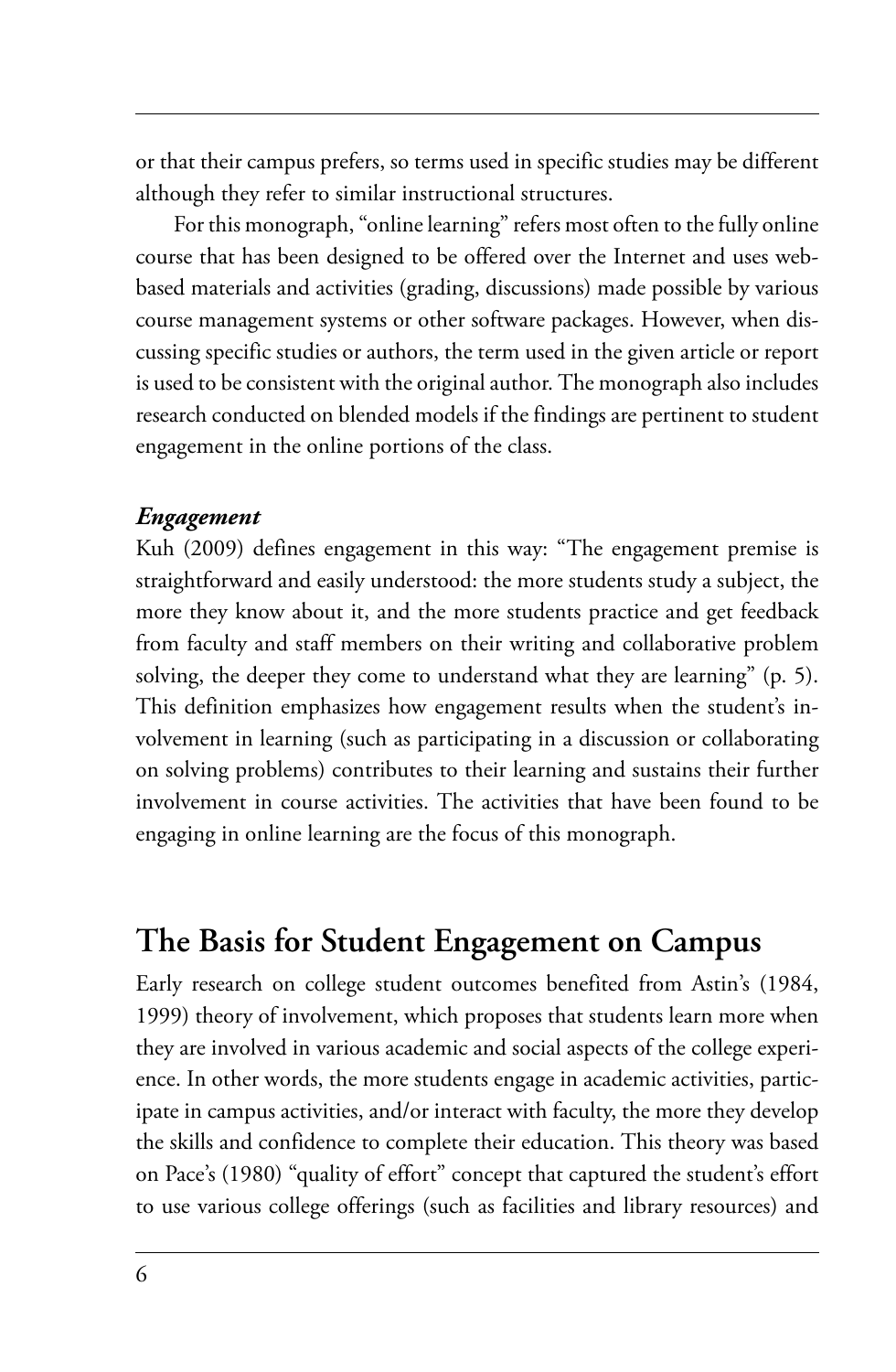led to several studies on the impact of student effort on retention and graduation (see Pascarella & Terenzini, 1991, 2005, for reviews of this literature). Early research studies also led to the development of Chickering and Gamson's (1987) Seven Principles for Good Practice in Undergraduate Education that include: (a) student–faculty contact, (b) cooperation among students, (c) active learning, (d) prompt feedback, (e) time-on-task, (f) high expectations, and (g) respect for diverse talents and ways of learning. These principles will have clear connections to the engagement literature to be reviewed in later chapters. The principles have also been widely applied to online learning (Chickering & Ehrman, 1996), perhaps suggesting that the principles of engagement for online learning are not so different from the face-to-face classroom. Nora (2003) developed a similar Student/Institution Engagement Model that emphasizes the various interactions between student and institution that create commitment to the institution because the student comes to see that he or she belongs there and recognizes the benefit that will accrue when the degree is completed at the institution. The model has been applied to students in webbased classes, and consistent results were found to those for students enrolled in more traditional formats (Sutton & Nora, 2008–2009).

The work of these early theorists and researchers led to the development of a number of early instruments intended to capture student experiences (the CSEQ or College Student Experience Questionnaire and the CCSEQ or Community College Student Experience Questionnaire). With the growing emphasis on the concept and importance of student engagement, a new instrument was needed.

# **Results From the National Survey of Student Engagement (NSSE)**

Although this monograph will address student engagement in online learning, it is important to recognize the role of the National Survey of Student Engagement (NSSE or "Nessie") that was developed for the study of engagement on campuses and in traditional coursework and not online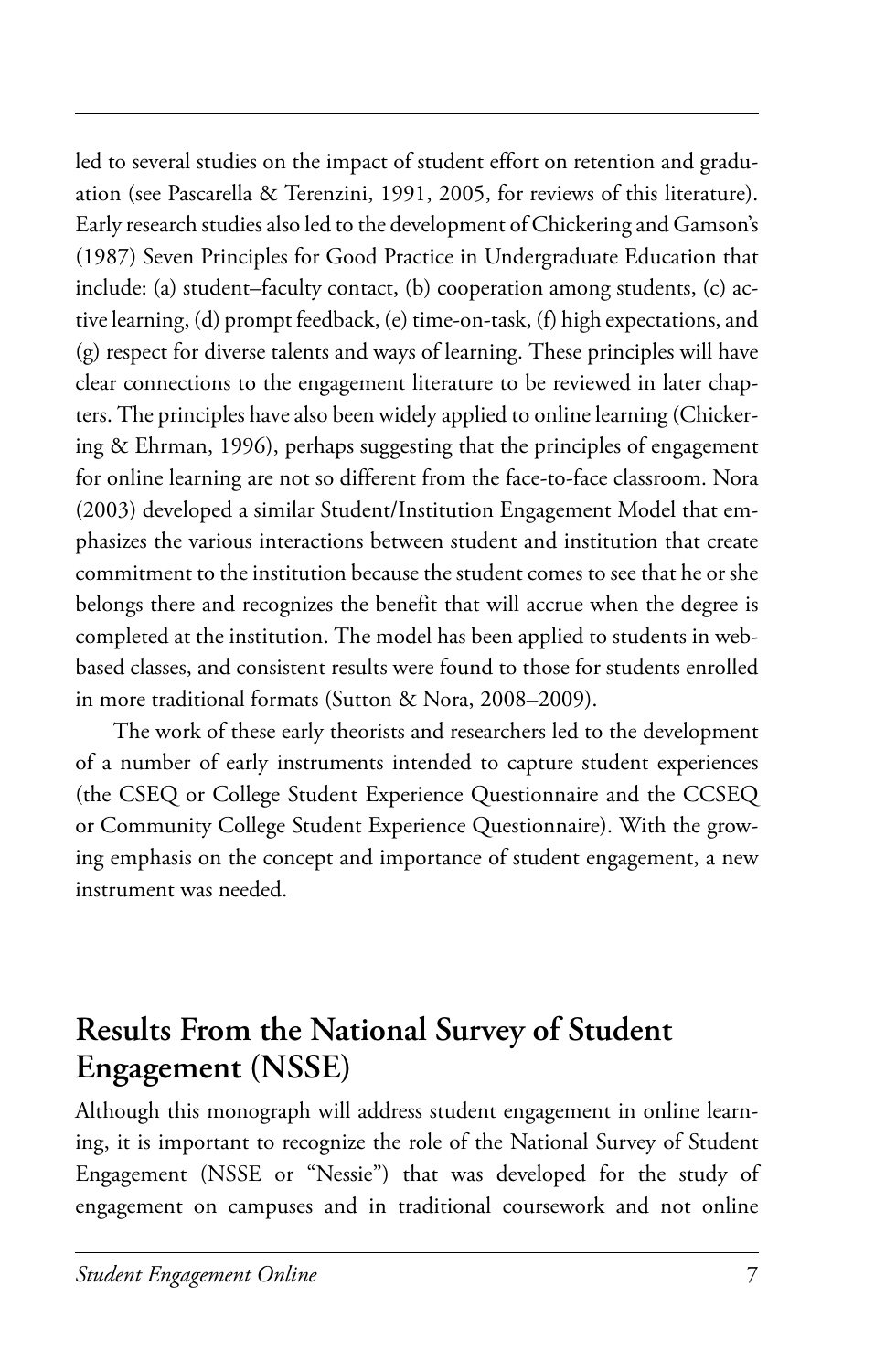learning. NSSE is built on five benchmarks, briefly described as follows (Hu & McCormick, 2012):

- 1. Level of academic challenge (measures the extent to which colleges emphasize student effort and set high expectations), which includes questions about how many hours per week students study and the amount of reading or writing required in the courses.
- 2. Active and collaborative learning (measures student engagement with learning both alone and with other students), which includes questions on asking questions in class, making presentations, and working on group projects.
- 3. Student–faculty interaction (measures the extent to which students interact with faculty in and out of class), which includes questions on how often students discuss ideas with faculty or work with faculty on projects.
- 4. Enriching educational experience (measures several educational activities), which includes questions about interactions with diverse others and participation with learning communities, service learning, internships, and research with faculty.
- 5. Supportive campus environment (measures the quality of student relationships with peers, faculty, and staff), which includes questions that capture students' perceptions of campus support.

The first four benchmarks can be clearly applied to the online course or program (and even a supportive campus environment can be done virtually), although specific items in the instrument may not be applicable to the online setting.

For example, depending on the specific item, NSSE-based research may be helpful in identifying engagement tactics for online learning, with some provisos, however. Although NSSE includes such items as "Discussed ideas from readings or class notes" under student–faculty interactions, it will have to be assumed that online students conduct this discussion either online or over the phone or Skype or other medium. However, under skill development, students may not be able to "speak clearly and effectively" in online courses unless, of course, a web-based system for capturing speech is used. These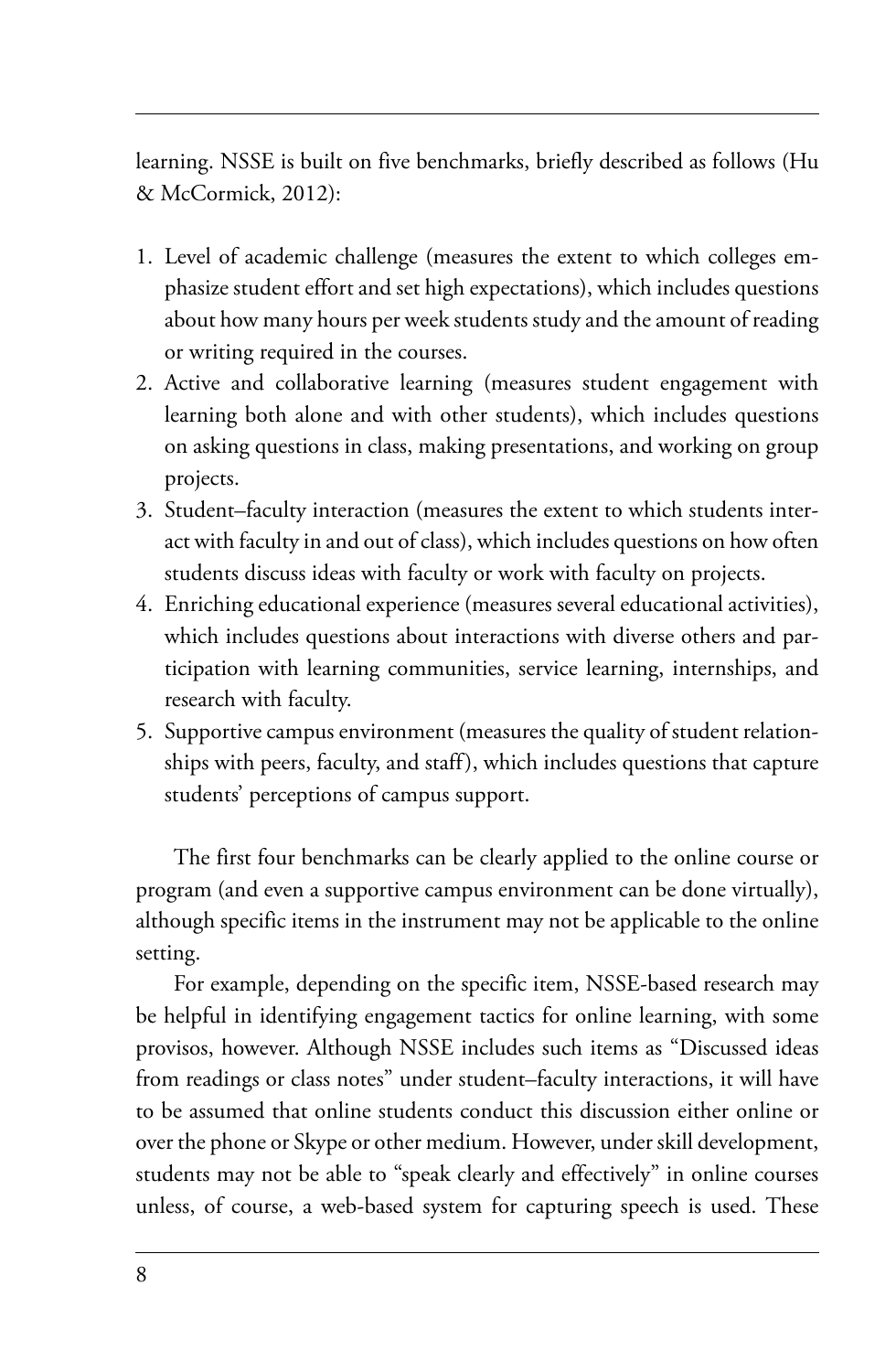examples provide a useful insight into NSSE research: some items may provide a clue to possible tactics to increasing engagement in online courses, but other items may be based on a campus-based experience that assumes face-to-face instruction predominates and therefore may be less helpful to the online setting. The instrument may need to be modified so that the NSSE items apply appropriately to online learning (or develop a version of the NSSE items that specifically captures the online analogue of a campus-based activity) so that the NSSE can be helpful in identifying the level and sources of engagement for online students.

Although NSSE results are most frequently applied to traditional or oncampus students attending two- and four-year higher education institutions, a few studies have specifically looked at NSSE results for online students. For example, Robinson and Hullinger (2008) compared NSSE results for oncampus and online students and found that the online students scored higher on four benchmarks than first-year or senior students. The study also found several differences: by major (technology and management majors reported higher levels of engagement), grade point average (GPA; not surprisingly, students with A grades were higher in engagement), and age (with older students more engaged and especially in real-world discussions). These types of differences are critical when comparing NSSE scores of online to on-campus students because online programs often appeal to different kinds of students based on the content of the program. For example, many online programs prepare or upgrade professional skills and therefore appeal to adult, working professionals, and other online programs are directed toward teaching more basic skills as in general education coursework at a community college and may appeal to younger, more traditional-age students. In other words, to the extent that NSSE results can be broken down to capture subgroup differences, they are more valuable for helping an individual online program understand how well it engages students and improve its engagement strategies for the future.

Chen, Lambert, and Guidry (2010) used NSSE data to tell a different story about engagement for students using various types of technologies (the sample included students who were in web-only, blended, and face-to-face classes and various combinations thereof). The results suggested that even after controlling for a number of individual and institutional characteristics,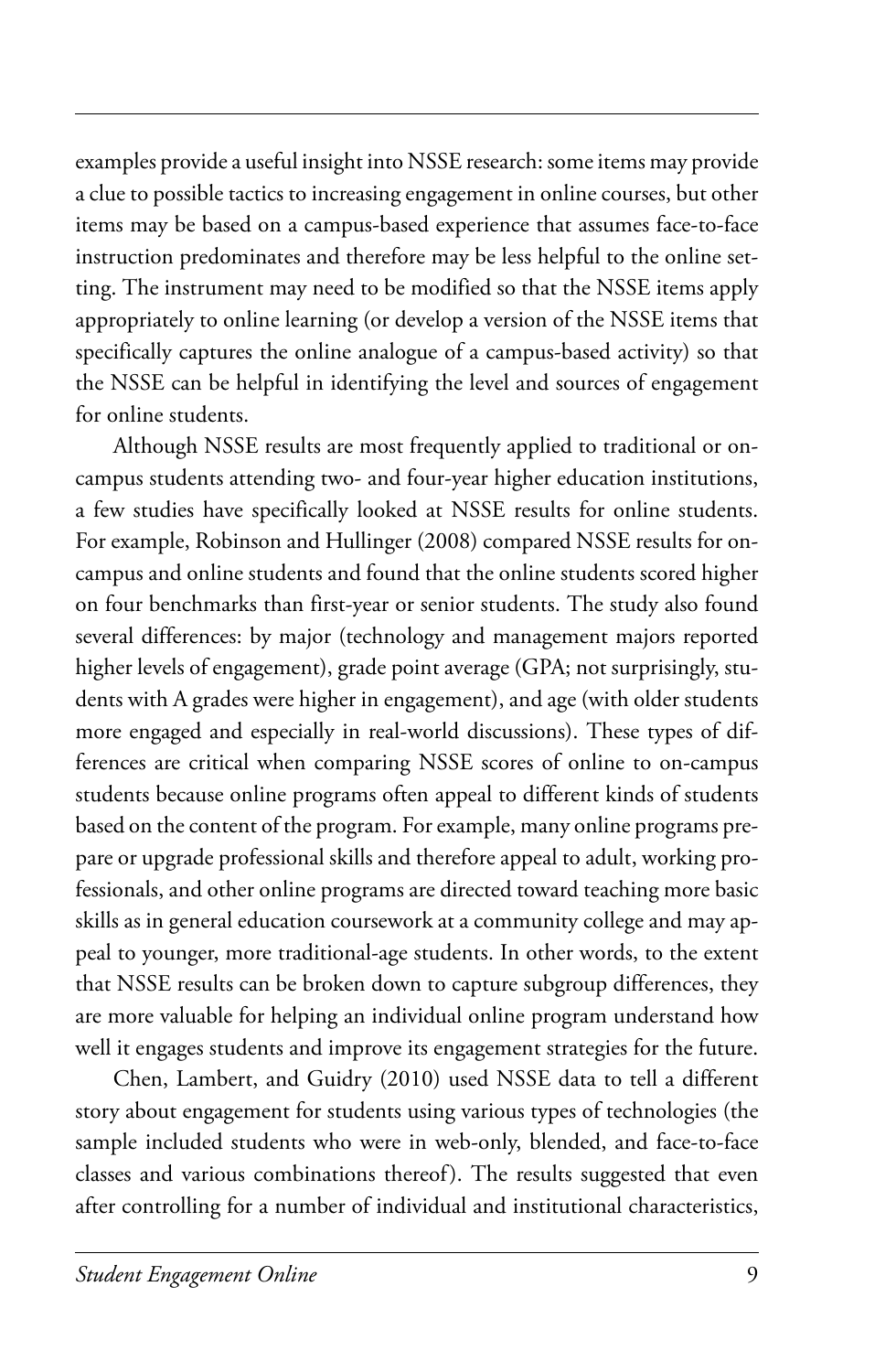a positive correlation was found between the use of technology and measures of engagement. This finding is consistent with prior studies using NSSE data to explore technology issues (Hu & Kuh, 2001; Kuh & Hu, 2001; Nelson Laird & Kuh, 2005). In other words, some use of technology may have a positive impact on engagement.

In a study using the Community College Survey of Student Engagement (CCSSE) that includes items developed for online study, the students in webonly courses were less engaged than students in blended classes (Fisher, 2010). However, the lack of engagement was attributed less to the online setting and more to students not experiencing active and collaborative pedagogies, interacting one-on-one with faculty, or experiencing social and academic support. Fisher (2010) is an excellent introduction to the contents of this monograph because it clarifies that the problem of engagement (or learning or retention) cannot be attributed solely or exclusively to the online setting, but to the lack of appropriate pedagogical choices that include the kind of learning activities that seem to encourage student engagement in online learning.

### **Importance of Online Learning**

Online learning has become one of many tactics that higher education institutions have adopted to address the many challenges of static budgets, increasing access, and improving productivity. Enrollments in online courses and programs have exploded in the past two decades, growing to 6.7 million students in fall 2011 (Allen & Seaman, 2012); this is approximately 30% of all higher education enrollments in fall 2011 (NCES, 2012). Indeed, research conducted by Allen and Seaman (2012) on 2,820 higher education institutions found that 32% of all higher education students take at least one online course. This means that the collegiate environment for many students is online. These students are not only enrolled in the online course or online degree program, but they are participating in a wide range of web-based academic and student services that support both online and on-campus students. In other words, the online experiences of students can and do matter a great deal and can help higher education institutions improve in ways sought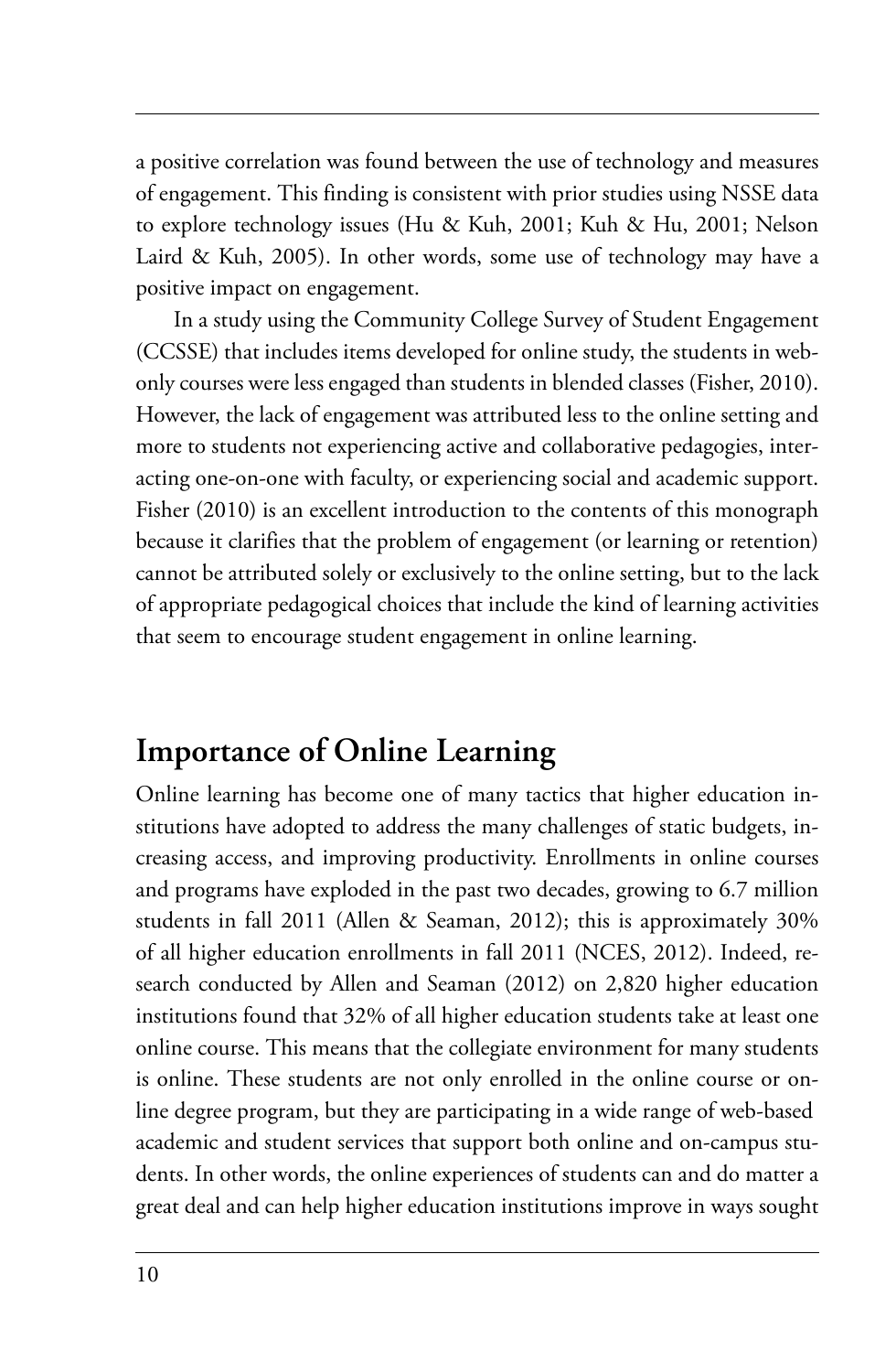by society at large. Therefore, finding ways for online students to become and stay engaged in their courses and educational programs is important.

Online students are no longer an amorphous and unclear group that institutions may not know about or understand. Aslanian and Clinefelter (2013) surveyed 1,500 online students and found that 65% and 72% agreed completely that their online education was a worthwhile financial and time investment, respectively. Most were undergraduates (with 13% earning certificates, 3% working on licensure, 21% working on associate's degrees, and 27% on bachelor's degrees), but graduate students were also well represented (32% were enrolled in master's degree programs and 4% in doctoral programs). Business is the most popular degree program at the undergraduate and graduate levels, only 5% have tried MOOCs (Massively Open Online Courses) and 4% enrolled in one but dropped out, 65% are in not-for-profit institutions, and 47% are enrolled in an online program offered by an institution relatively close to them or less than 50 miles away. More interestingly, many are dedicated online students: 44% indicated that they did not consider enrolling in hybrid or campus-based programs. They are experienced as well: 44% had taken an online course before. Students choose learning online due to the flexibility it offers and the need to manage multiple responsibilities. These students are also predominantly older: 56% of all distance education students in 2007–2008 were over age 24 (NCES, 2011b). In other words, these are primarily adult students who are interested in learning online, choose online programs for particular reasons, and are likely to know what they are getting into.

## **Relevance of Monograph**

The focus of this monograph is to review the theories and published research about student engagement in online learning and address a number of questions about student engagement that are particularly relevant to several audiences. First, faculty will be interested in learning new techniques for improving student engagement in their online courses, testing some of the techniques, and sharing their results with their peers in published research articles or conference presentations. Second, course designers (who certainly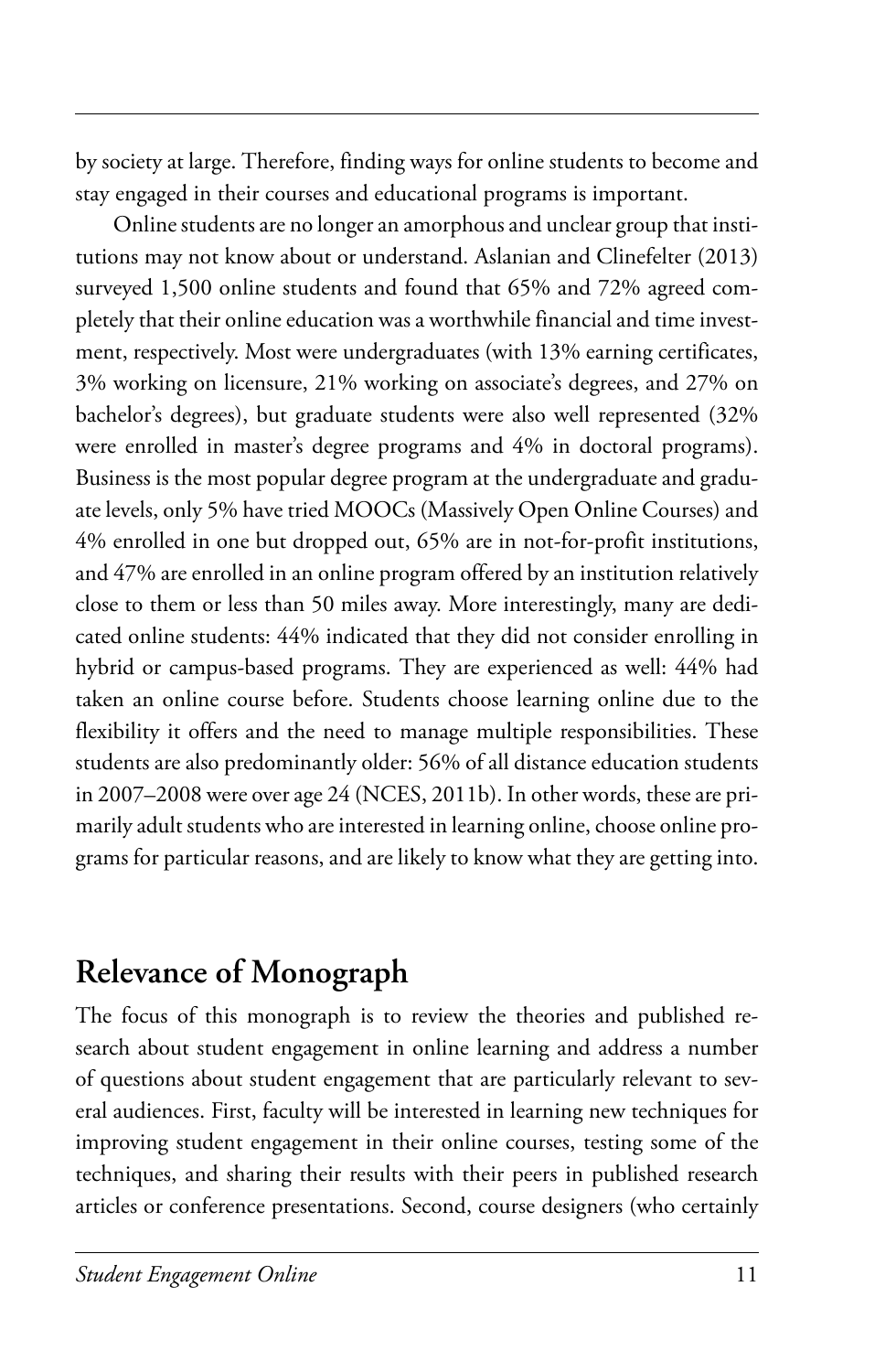may include faculty) will also be interested in learning which techniques have been studied and what results have been documented so that they may choose the most effective or appropriate engagement technique in online courses. Third, academic leaders—who may be at the chair, dean, provost, or presidential level—may wish to learn more about engagement in the online setting so they can help online programs increase student engagement, learning, and retention. Fourth, those leaders directly responsible for online learning operations—be they in Continuing Education or Extended Programs may find some of these techniques and research findings worth sharing with the faculty and program directors of online programs. Lastly, students of online learning—be they graduate students or instructors who wish to improve what they do—will be interested in reviewing the state-of-the-art research on student engagement in the online setting and perhaps undertake future studies that will develop our understanding of how to do online learning well.

Please note that the terms "faculty" and "instructors" are used throughout this monograph in a largely interchangeable fashion. However, if the original study being discussed referred to faculty, then that term is used. If the discussion is more general and would apply to instructors at all levels (including the community college and university), then the more inclusive term is used.

Also, the emphasis of this monograph is on the pedagogies, activities, and learning theories that impact student engagement in online learning rather than on specific technologies or software programs or web applications. The intent is to provide readers with instruction-based guidance not tied to a specific product that may soon be replaced by a new technology or program.

### **Organization of Monograph**

Rather than conduct a review of research by topic, this review of research is approached as if an instructor or course designer were asking questions about what works and why. Each chapter begins with a question that is answered as thoroughly as present research knowledge allows.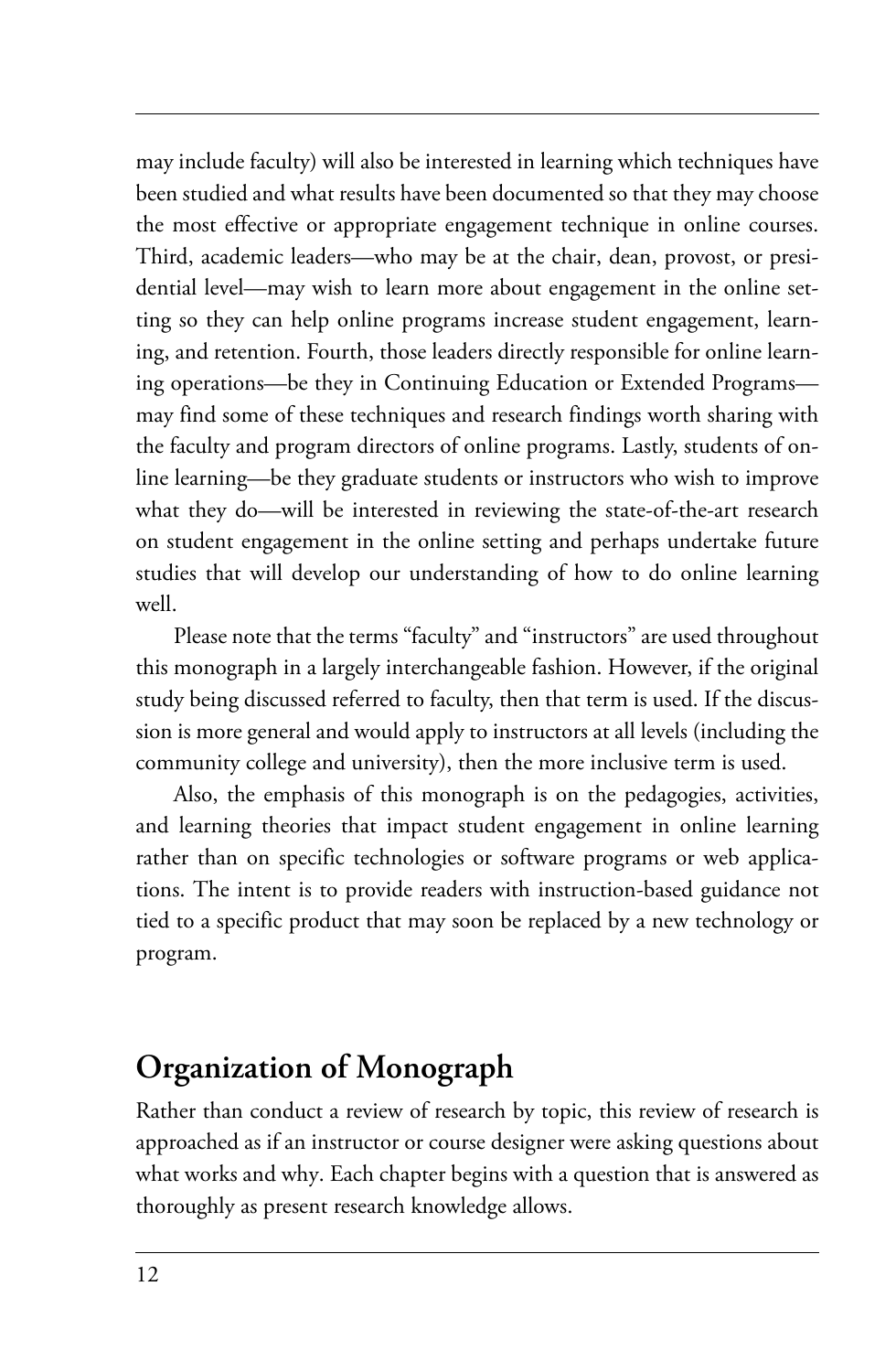The second chapter answers the question, "What theories help explain student engagement in online learning?" The chapter presents several theories and explains their importance to engagement in the online setting, whether the theories were developed for online learning or more traditional forms of education.

The third chapter answers the question, "What techniques for student engagement should be considered by the online course designer or instructor?" This chapter is the longest chapter as it first presents basic strategies based on the early work of Moore (1989, 1990), who stressed the importance of interaction of certain types (with faculty, content, and other students). Then the chapter presents a range of pedagogical approaches for achieving student engagement in online learning, grouping them by type, and discussing the research done on them.

The fourth chapter answers the question, "What effects have been found for online student engagement?" It presents the research that has been done that specifically investigates the impact of engagement on a variety of outcomes. Given the state of this literature, the chapter will also outline the kinds of research that need to be done in the future to better understand what can be gained by deploying various engagement techniques.

The fifth chapter answers the question, "Are there limits to student engagement?" This section discusses the reasons why some problems may never be overcome by the engagement efforts of higher education institutions and why 100% engagement, or 100% retention, may be unachievable or highly unlikely.

The sixth chapter answers the question, "What can we conclude about how to increase student engagement in online learning?" This final chapter attempts to summarize the findings across all of the chapters into general propositions about student engagement online and outline the remaining research questions that need attention by researchers interested in studying student engagement in online learning.

The monograph is organized to push the analysis of engagement in online settings from a more general and theoretical basis to more specific and research-based insights. Readers needing different types of information (relevant theories of instruction, research results, and specific engagement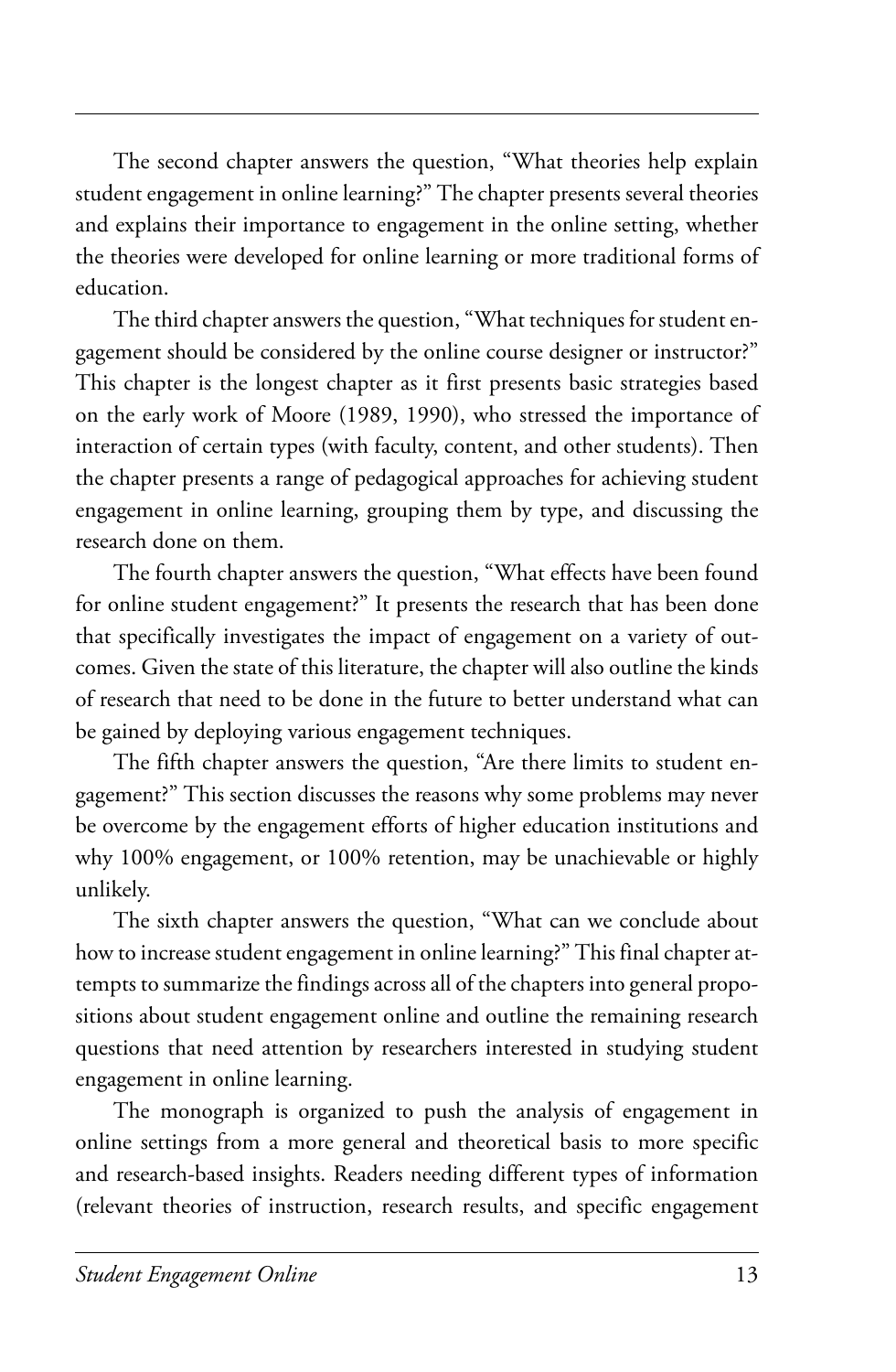tactics) can find useful information in a particular chapter. Therefore, a certain amount of repetition is built into the approach as later chapters are built upon the material in earlier chapters.

This monograph is intended to provide specific approaches to increase student engagement in online learning, and also provide broad advice about what works and why so that new ideas may be assessed against these early findings. If this monograph is successful, it will invite a new generation of researchers to the study of online learning, and energize instructors, designers, and institutional leaders to adopt, test, and improve upon what the field knows about student engagement and online learning.

#### **Summary**

This chapter provided an overview of the various challenges facing colleges and universities that explains why online learning has been adopted by many higher education institutions as a way to increase access and improve productivity. After a short review of engagement theory and the NSSE instrument, it becomes clear why student engagement in online learning has been promoted as a way to increase student retention in online coursework, which can help institutions produce more college graduates. However, engagement in online learning focuses more on what is happening in the course or degree program than all of the activities or services offered by an institution.